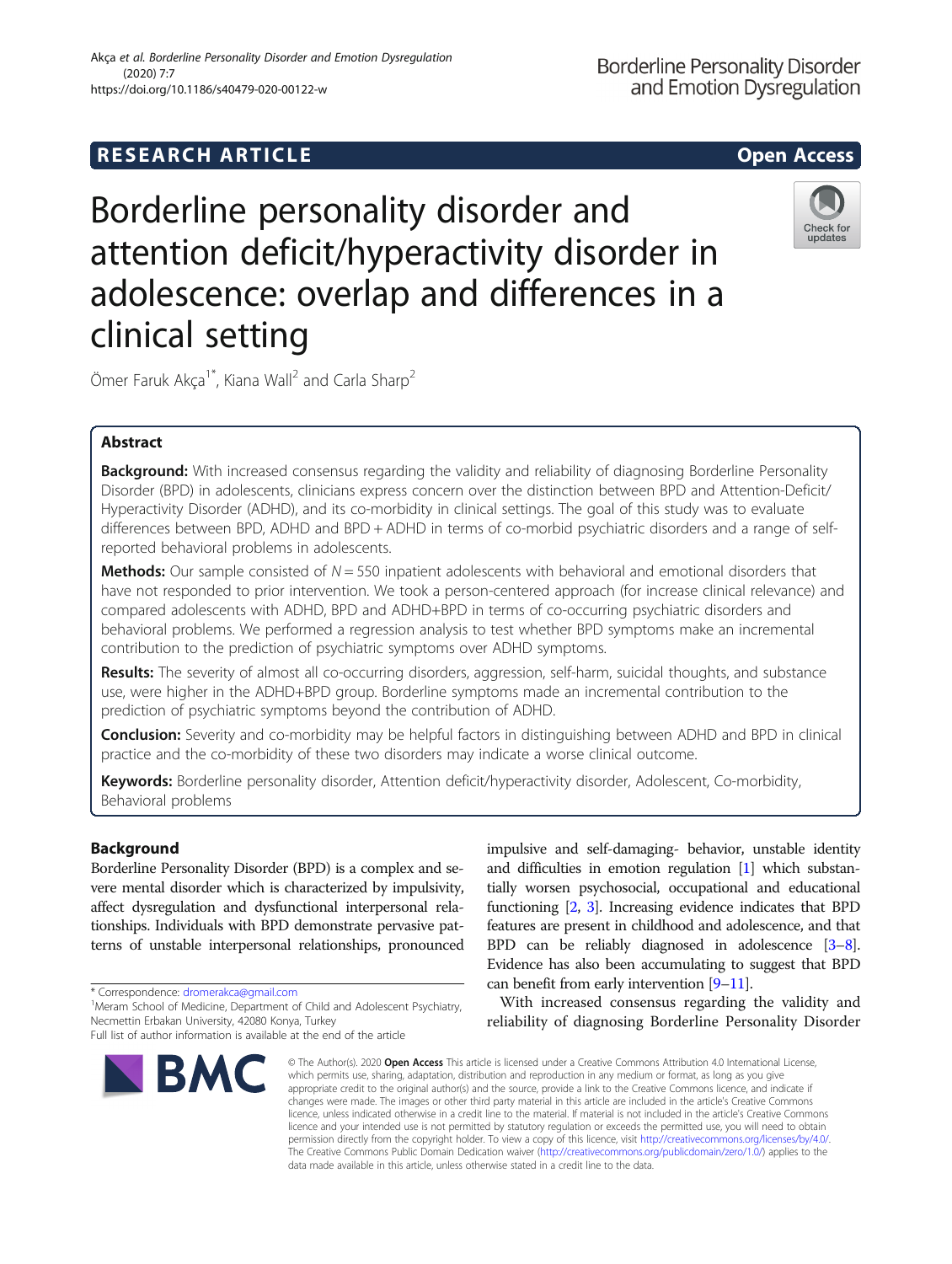(BPD) in adolescents, clinicians express concern over the distinction between BPD and Attention-Deficit/Hyperactivity Disorder (ADHD) in clinical settings. Attention Deficit and Hyperactivity Disorder (ADHD) is a neurodevelopmental disorder characterized by inattention, hyperactivity, and impulsivity in addition to problems in organization and staying focused [\[12](#page-7-0)]. These are features that overlap with the impulsivity and emotion dysregulation criteria of BPD. Indeed, longitudinal studies show that ADHD diagnoses in childhood are associated with the development of Personality Disorders in adulthood [[13\]](#page-7-0). Furthermore, adults with ADHD have higher comorbidity of Personality Disorders, especially Avoidant, Narcissistic, Paranoid, Antisocial and Borderline Personality Disorders [\[14](#page-7-0)–[16\]](#page-7-0). In addition, Philipsen et al. found that 41% of adults with BPD reported high rates of ADHD in childhood. Additionally, the authors reported that severe BPD symptoms in adulthood were related to a diagnosis of ADHD in childhood [\[17\]](#page-8-0). Several follow-up studies support this relationship and provide evidence for the sequential nature of the relationship. Specifically, Miller et al. reported that 13.5% of the children with ADHD -but only 1.2% of controls- were diagnosed with BPD in adolescence. Moreover, they reported that youth who continued to meet criteria for the ADHD diagnosis in adolescence had higher rates of BPD compared to youth who remitted from ADHD [\[16](#page-7-0)]. Studies report that BPD and ADHD are commonly comorbid in both adults and adolescents [\[9](#page-7-0), [18](#page-8-0)]. Ferrer et al. found that in a clinical setting 38% of the patients referred with a BPD diagnosis met criteria for ADHD as well [[19](#page-8-0)]. Likewise, population surveys report that 33% of subjects with ADHD also have BPD, compared to a BPD prevalence of only 5% in the general population [[20\]](#page-8-0), and subjects diagnosed with ADHD been found to have a very high rate of BPD compared to individuals without ADHD (odds ratio:19.4) [[21](#page-8-0)].

There are multiple ways in which the high rates of comorbidity between ADHD and BPD can be conceptualized and studied. One approach may be to use variablecentered factorial analyses to examine whether ADHD and BPD represent different clinical presentations of the same underlying construct or constellation of symptoms. Another approach may be to use variable-centered approaches in longitudinal designs to examine whether ADHD and BPD are sequentially related portions of the same construct or disorder. A third approach, which is consistent with a more traditional DSM-based medical model approach is to take a person-centered view by asking if ADHD and BPD have differential correlates when considered separately and combined [\[9](#page-7-0)]. This approach may represent a clinically relevant approach that can immediately be translated into clinical settings where clincians still make use of traditional DSM-based

diagnostic categories when they take decisions about individual patients, as opposed to variable-centered nomothetic approaches. Taking this approach, several studies report that co-morbidity between ADHD and BPD results in worse psychosocial outcomes. In particular, individuals with both ADHD and BPD have higher rates of other psychiatric disorders (i.e. Depression, Anxiety, Obsessive-Compulsive Disorder, Disruptive Behavior Disorders, Substance Abuse, and Antisocial Personality Disorder) [[19,](#page-8-0) [22,](#page-8-0) [23\]](#page-8-0), greater impulsivity and aggression [[24\]](#page-8-0), and are more likely to have a history of abuse and neglect in their childhood compared to BPD only subjects [\[25](#page-8-0)]. In addition, several BPD symptoms have been found to be greater in subjects with both ADHD and BPD (ADHD+BPD) group compared to subjects with only BPD [\[23\]](#page-8-0). Based on these findings, researchers have suggested that patients who present with both disorders might be classified in a different group than BPD or ADHD alone [\[19](#page-8-0)].

However, these findings are based mostly on adult studies and the outcome of the co-occurrence of ADHD and BPD in adolescence (the time period in which BPD symptoms are likely to emerge) is not well studied. In addition, previous studies of adults with ADHD and BPD have largely conducted purely categorical comparisons of the disorders and none of these studies were designed to investigate the relationship between ADHD and BPD symptoms from a symptom-based viewpoint. To our knowledge, only one study has been conducted on this topic in adolescents. With a relatively small clinical sample, Speranza et al. compared BPD and ADHD+BPD adolescents in terms of their traditional Axis I and II diagnoses. Nine (11%) of the 85 BPD adolescents received an additional ADHD diagnosis, and this ADHD+BPD group evidence higher incidence of Disruptive Behavior Disorder diagnosis compared to the BPD only group [\[23\]](#page-8-0). Apart from the relatively low sample size, as an additional limitation, this study did not include an ADHD-only group to provide the possibility to compare ADHD with ADHD+BPD subjects. In addition to DSM IV diagnoses, they did not include any other variables of interest -except for impulsivity- to compare the groups. However, these two disorders are well known to be related to several behavioral problems like substance use, aggression, suicidality, and self-harm [\[1](#page-7-0), [26](#page-8-0)].

Taking into account the gap in the literature on this subject in adolescents, the aims of the current study were twofold. First, we aimed to compare inpatient adolescents who received a diagnosis of ADHD, BPD or both (ADHD + BPD) diagnoses in terms of their psychiatric disorder severities determined with a semistructured interview, and self-reported behavioral problems. We hypothesized that adolescents with both disorders would demonstrate a greater number of symptoms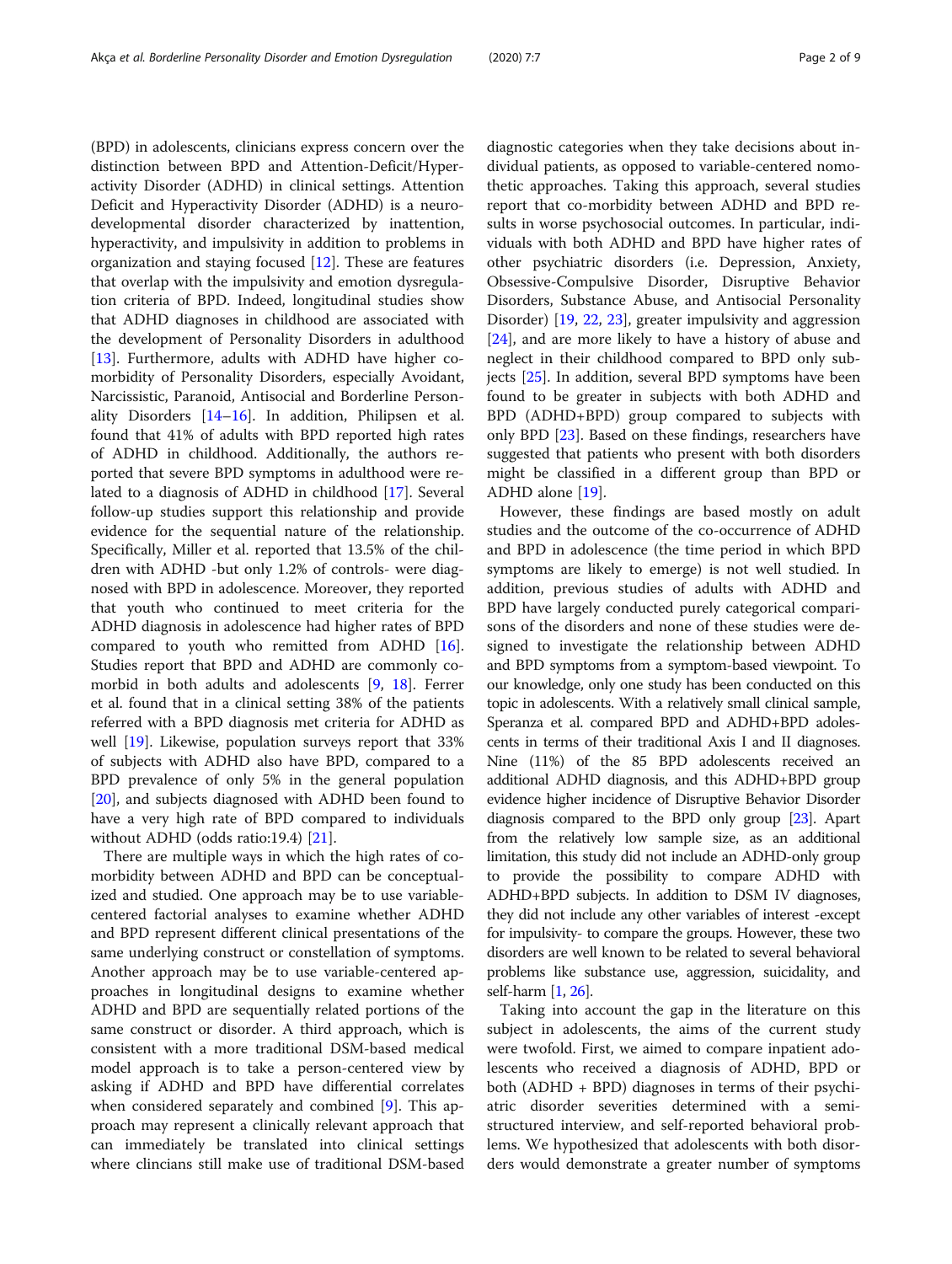of DSM based traditional Axis I diagnoses and other behavioral problems (i.e. substance use, aggression, suicidal ideation, and self-harm) compared to subjects with only ADHD or BPD. In addition, based on previously discussed literature reporting that severe BPD symptoms in adulthood are related to a diagnosis of ADHD in childhood [\[17\]](#page-8-0), we hypothesized that the ADHD+BPD group would demonstrate higher BPD symptoms compared to BPD-only group. Our second aim was to test whether BPD symptoms had an incremental contribution over and above ADHD symptoms in predicting total psychiatric symptomatology in inpatients, to contribute to debates on whether BPD and ADHD are the same or different disorders. Despite broad agreement that these two disorders are different constructs, [\[14](#page-7-0)] this assumption is mostly based on adult studies. The relation of the two disorders to overall psychiatric symptomatology has not been explored in adolescent samples. During adolescence, many psychiatric disorders onset and it may be that it is more difficult to discriminate between the BPD and ADHD in adolescence compared to in adulthood. We hypothesized that BPD symptoms would make an incremental contribution to the prediction of total symptomatology beyond the ADHD symptoms of the patients, thereby demonstrating discriminatory associations with outcomes.

### Methods

## Participants and procedures

Participants in the current sample were recruited between October of 2008 and June of 2016 from an inpatient psychiatric hospital located in the United States which serves adolescents with behavioral and emotional disorders that have not responded to prior intervention. All procedures in the current study were approved by the appropriate human subjects review committee. Parents of admitted adolescents were approached and invited to participate in the study. If parents consented, adolescents were approached to provide assent. Adolescents had to demonstrate sufficient proficiency in English to provide assent and to complete study assessments, and they were excluded from participation if they had a diagnosis of schizophrenia or other psychotic disorders, bipolar disorder, autism spectrum disorder or an  $IQ < 70$ . Study assessments were administered by trained research coordinators and/or doctoral-level clinical psychology students. Assessments were conducted individually and in private within the first 2 weeks following admission.

Of  $N = 805$  consecutively admitted adolescents and their parents,  $n = 52$  declined participation,  $n = 117$  were excluded from participation based on study criteria and  $n = 86$  were excluded because of absent data on measures utilized in the current study. The final sample consisted of  $n = 550$  adolescents (63% female; ages 12–17,  $M = 15.37$ ,  $SD = 1.43$ , with the following racial/ethnic breakdown: 77.6% White  $(n = 427)$ , 5.8% multiracial or other ( $n = 32$ ), 3.3% Asian ( $n = 18$ ), 1.6% Black or African American ( $n = 9$ ), 0.2% American Indian or Alaskan Native  $(n = 1)$  and 11.5% unspecified  $(n = 63)$ . Based on the Diagnostic Interview Schedule for Children – Computerized Version (DISC-IV) [\[27](#page-8-0)] conducted with adolescents at admission, 52% of the sample met criteria for an anxiety disorder, 50.3% met criteria for a depressive disorder, 36.8% met criteria for an externalizing disorder, 9.1% met criteria for a substance use disorder, and 7.7% met criteria for an eating disorder.

Among the patients who participated in the study, 69 (12.5%) received a diagnosis of ADHD without BPD, 116 (21.1%) received a diagnosis of BPD without ADHD and 57 (10.3%) received both ADHD and BPD diagnosis (see Fig. [1](#page-3-0)). The prevalence of ADHD and BPD seems high in our study though, however, it should be kept in mind that our sample was consisted of adolescents who did not respond to prior intervention as we have mentioned previously. In addition, several previous studies report high rates of BPD in inpatient sample consistent with our finding [[28](#page-8-0), [29\]](#page-8-0). Thirty three percent of the patients diagnosed with BPD received an additional ADHD diagnosis, and 45% of the patients with ADHD received an additional BPD diagnosis. Mean ages of the ADHD, BPD and ADHD+BPD groups were 15.1, 15.5 and 15.1 respectively and there was not a significant difference between groups in terms of age ( $p = 0.19$ ). However, the gender distribution of the groups were different (female ratio of the ADHD, BPD and ADHD+BPD groups were [1](#page-3-0)8, 54 and 27% respectively,  $p < 0.001$ ) (see Table 1).

## Measures

The Diagnostic Interview Schedule for Children – Com-puterized Version (DISC-IV) [\[27](#page-8-0)] is a structured clinical interview assessing DSM IV Axis 1 diagnoses and is designed for use with children and adolescents ages 9–17. The DSIC-IV youth interview has demonstrated adequate validity and test-retest reliability in community and clinical samples of youth [\[27](#page-8-0)]. Results of the DISC-IV are categorically coded to indicate the presence or absence of each disorder:  $0 = no$  diagnosis,  $1 =$  intermediate diagnosis, 2 = positive diagnosis. In the current study, the DISC-IV was utilized to determine ADHD diagnostic status of the participants and the overall number of diagnoses each adolescent received. In addition, the DISC-IV also reports the total number of symptoms endorsed by adolescents for each disorder. In the current study, total number of reported symptoms (including anxiety disorders, eating disorders, Major Depressive Disorder, Conduct Disorder, Oppositional Defiant Disorder, Obsessive Compulsive Disorder, Post-Traumatic Stress Disorder and Substance Abuse Disorder) were conceptualized as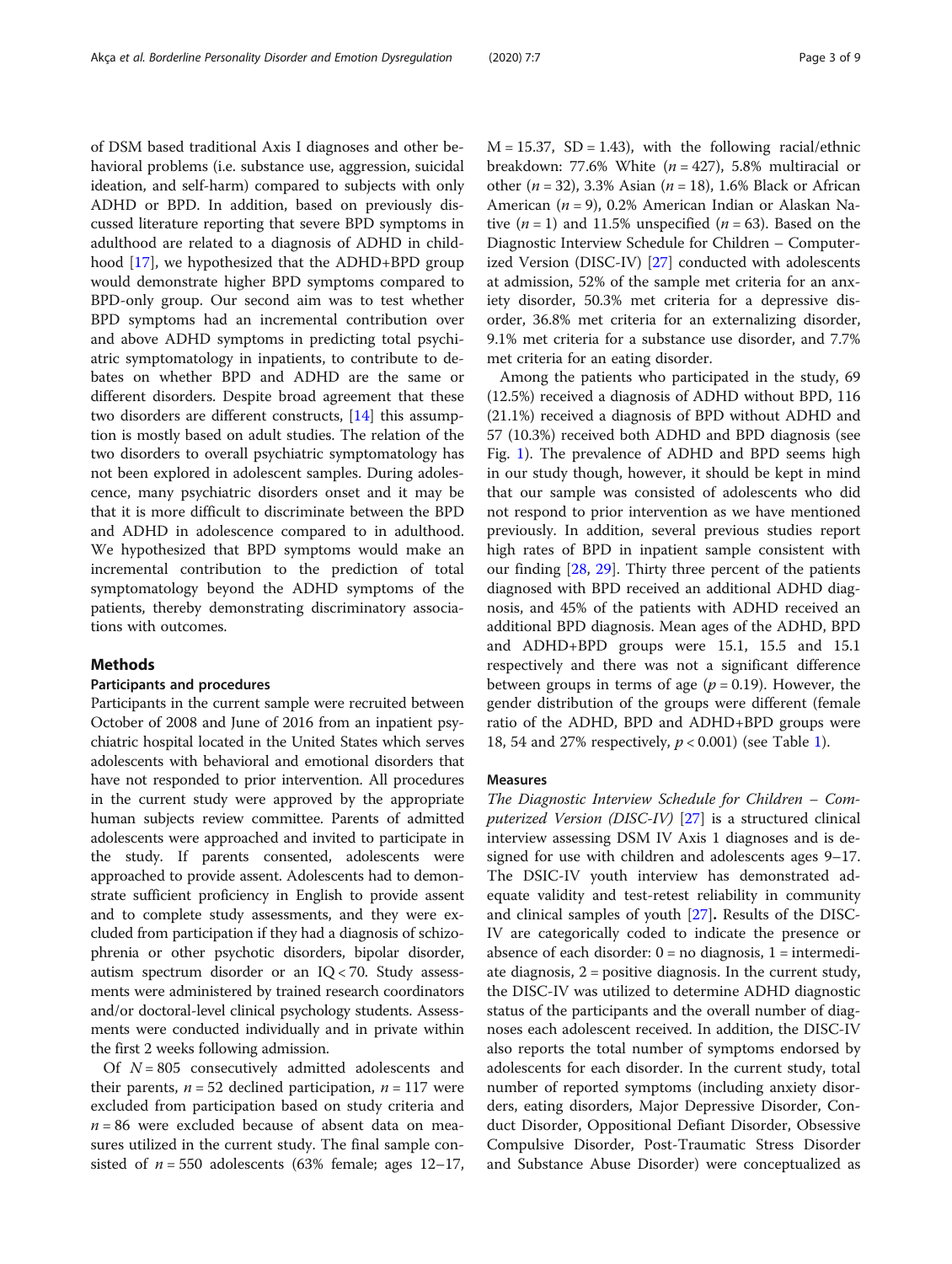<span id="page-3-0"></span>

the severity criterion for each disorder and used as a continuous outcome variable in analyses. Also, total number of all reported symptoms were used in the current study as a severity variable to evaluate overall symptomatology. To avoid confusion, the name of the disorders analyzed in this study (except for description analyses of the groups) will indicate their symptom severity in the remaining part of the article (i.e. Major Depressive disorder, eating disorders etc.).

The Childhood Interview for DSM-IV Borderline Per-sonality Disorder (CI-BPD [\[30](#page-8-0)]; is a semi-structured interview, adapted from the Diagnostic Interview for Personality Disorders [[31\]](#page-8-0), to assess BPD in youth. The interview is divided into 9 sections reflecting diagnostic criteria for BPD and each section is rated on a 0–2 scale by the interviewer  $(0 -$  symptom is absent;  $1 -$  symptom probably present; 2 – symptom definitely present). A diagnosis of BPD requires that at least five criteria be rated a "2". The CI-BPD has demonstrated good internal consistency  $(\alpha = .80)$  and excellent interrater reliability  $(k = .89)$  in prior studies of adolescent inpatients [\[32](#page-8-0)]. In

Table 1 Comparison of the ADHD, BPD and ADHD+BPD groups in terms of age and gender

|                                                                  | <b>ADHD</b> | <b>BPD</b>                    | ADHD+BPD Total |                  | D    |
|------------------------------------------------------------------|-------------|-------------------------------|----------------|------------------|------|
| Female n (%)                                                     |             | 33 (18.7) 95 (54.0) 48 (27.3) |                | 176(100) < 0.001 |      |
| Male $n$ $(\%)$                                                  |             | 36 (54.6) 21 (31.8) 9 (13.6)  |                | 66 (100)         |      |
| Age (Mean $\pm$ SD) 15.1 $\pm$ 1.5 15.5 $\pm$ 1.5 15.1 $\pm$ 1.5 |             |                               |                |                  | 0.19 |

the current sample, 3-way agreement  $(\kappa = .609, )$  $p < .0005$ ) between raters on item 10 of the CI-BPD (0 – BPD absent; 1 – subthreshold for BPD criteria; 2 – meets five or more BPD criteria) and two-way agreement ( $\kappa$  = .739,  $p$  < .0005) between raters (0 – BPD absent or sub-threshold; 1 – BPD present) was good. In the current study, the interview's dichotomous rating (0 – BPD absent or sub-threshold; 1 – BPD present) was utilized to determine BPD diagnostic status and a continuous score (each item scored 0–2 and summed) was utilized for group comparisons and regression analyses.

The Personality Assessment Inventory for Adolescents (PAI-A) [\[33\]](#page-8-0) is a self-report measure of personality and psychopathology which consists of 264 items rated on a 4-point Likert scale ranging from "not at all true" to "very true". The PAI-A yields raw scale scores and also T-scores derived from standardization with censusmatched community samples and a clinical sample of outpatient youth. The PAI-A has demonstrated good internal consistency, test-retest reliability and construct validity in both clinical and community samples of youth [[33\]](#page-8-0). In the current study, only the T-scores of the alcohol problems (ALC), drug problems (DRG), suicidal ideation (SUI), aggression (AGG) and borderline-selfharm (BOR-S) subscales were used. The ALC and DRG subscales are clinical scales which measure an individuals' difficulty with excessive drinking and recreational drug use, respectively. The BOR-S measures selfinjurious behavior and is a subscale of the Borderline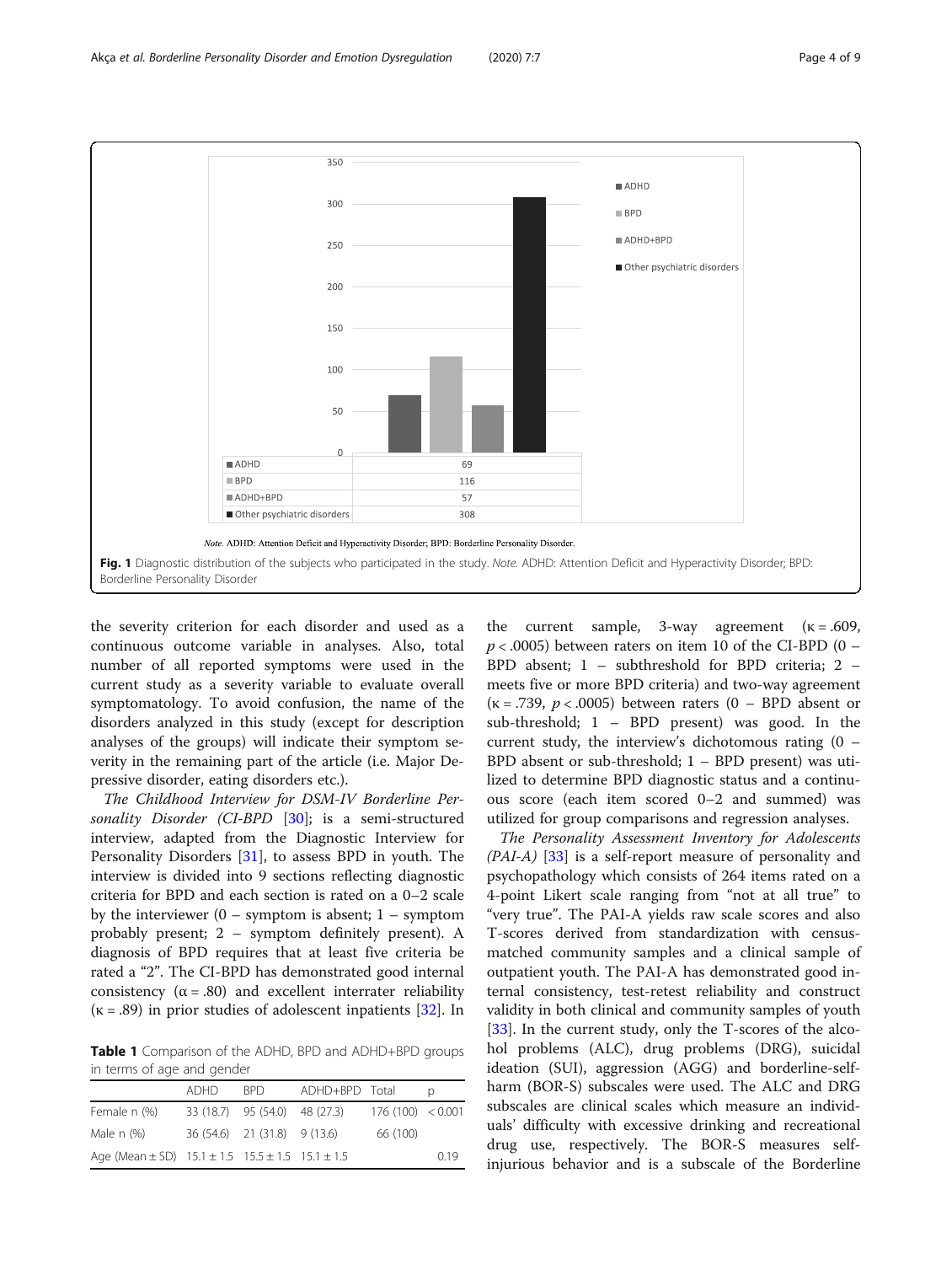Features Clinical Scale. The suicidal ideation and aggression subscales are treatment consideration scales. They aim to measure features of an individual's personality or presentation which are relevant to treatment and may serve as risk factors for psychopathology but may not be measured as part of a psychiatric diagnosis. The suicidal ideation subscale measures the frequency and severity of an individual's suicidal thoughts, plans and actions. The aggression subscale measures their aggressive behavior towards others.

## Data analytic strategy

Statistical analyses were performed using SPSS 20.0 statistical software (SPSS Inc., Chicago, IL, USA). All variables were inspected for normality with the Kolmogorov-Smirnov test. First, the sample was divided into three groups based on the diagnostic results of the DISC-IV and the CI-BPD. The first group consisted of adolescents who met diagnostic criteria for ADHD and not for BPD. The second group consisted of adolescents who met diagnostic criteria for BPD and not for ADHD. The third group consisted of adolescents who met diagnostic criteria for both ADHD and BPD. To test our first hypothesis, Kruskal Wallis analysis was conducted to determine whether significant group differences existed among the aforementioned groups in terms of the number of diagnoses they received on the DISC-IV, the total number of symptoms they endorsed for each diagnosis on the DISC-IV (except for ADHD and BPD), their total scores on the CI-BPD and their T-scores on the PAI-A ALC, DRG, SUI, AGG and BOR-S subscales. The between-group analyses were conducted using Mann Whitney U test performing a post-hoc Bonferroni correction. Finally, a hierarchical regression model was conducted on the full inpatient sample (regardless of their diagnostic group) to determine whether number of BPD symptoms had incremental predictive validity over total number of ADHD symptoms in predicting overall psychopathology –our second hypothesis-, operationalized as total number of symptoms endorsed on the DISC-IV. At the first step, we have tested the predictive value of ADHD, age and gender on total psychiatric symptoms determined with DISC-IV. Then, we have added the total number of BPD symptoms of the participants to the model at the second step.

## Results

## BPD vs. ADHD vs. BPD + ADHD group comparisons on psychiatric symptoms and behavioral problems

We tested our first hypothesis with comparison analyses and found that the groups were significantly different in terms of all psychiatric symptoms and behavioral problems except for Substance Abuse, Conduct Disorder and Obsessive Compulsive Disorder symptoms (Tables 2 and [3\)](#page-5-0). Post-hoc analyses showed that the ADHD+BPD group showed greater self-reported behavioral problems and interview-based psychiatric symptoms, for almost all disorders, than the ADHD or BPD-only groups. Likewise, the ADHD+BPD group received more psychiatric diagnoses than the ADHD and BPD groups. Post-hoc analyses conducted between the ADHD and BPD groups showed that Eating Disorders, Depression symptoms, internalizing disorders and suicidal ideation were higher in the BPD group compared to the ADHD group, however, only the total number of externalizing disorder symptoms was greater in the ADHD group than the BPD group.

Table 2 Comparison of the ADHD, BPD and ADHD+BPD groups in terms of number of co-morbid DSM -IV diagnoses, clinical severities of co-morbid disorders and borderline personality disorder measured by interviews

| DSM IV Symptoms (based on DISC-IV) | ADHD (1)        | BPD(2)          | ADHD+BPD (3)    | $X^2$ | p       | Post hoc (adjusted $p = 0.017$ ) |
|------------------------------------|-----------------|-----------------|-----------------|-------|---------|----------------------------------|
| Total number of diagnoses          | $2.3 \pm 2.2$   | $2.7 \pm 2.0$   | $3.8 \pm 2.4$   | 15.6  | < 0.001 | 3 > 1, 3 > 2                     |
| Anxiety disorders                  | $17.0 \pm 11.2$ | $19.8 \pm 10.4$ | $20.7 \pm 9.8$  | 6.6   | 0.038   | 3 > 1                            |
| Depression                         | $13.6 \pm 4.4$  | $15.2 \pm 3.9$  | $16.6 \pm 3.4$  | 18.7  | < 0.001 | 3 > 2 > 1                        |
| <b>ADHD</b>                        | $13.1 \pm 3.6$  | $7.9 \pm 5.4$   | $14.5 \pm 3.6$  | 71.2  | < 0.001 | 3 > 2, 1 > 2                     |
| Oppositional Defiant Disorder      | $5.8 \pm 3.0$   | $6.2 \pm 3.1$   | $8.5 \pm 2.7$   | 31.4  | < 0.001 | 3 > 1, 3 > 2                     |
| Conduct Disorder                   | $4.5 \pm 4.1$   | $5.2 \pm 4.4$   | $6.4 \pm 5.2$   | 4.8   | 0.09    |                                  |
| Post Traumatic Stres Disorder      | $1.8 \pm 4.0$   | $3.3 \pm 5.2$   | $4.4 \pm 6.0$   | 7.6   | 0.023   | 3 > 1                            |
| Obsessive Compulsive Disorder      | $1.3 \pm 1.8$   | $1.3 \pm 1.6$   | $1.3 \pm 1.4$   | 1.1   | 0.57    |                                  |
| Eating Disorders                   | $2.1 \pm 1.9$   | $3.7 \pm 2.4$   | 4.1 $\pm$ 2.4   | 25.5  | < 0.001 | 3 > 1,2 > 1                      |
| Substance Abuse Disorder           | $0.7 \pm 2.1$   | $1.1 \pm 3.5$   | $0.7 \pm 2.5$   | 0.2   | 0.91    |                                  |
| Internalizing disorders            | $36.0 \pm 16.7$ | $43.3 \pm 15.9$ | $47.1 \pm 17.2$ | 17.4  | < 0.001 | 3 > 1,2 > 1                      |
| Externalizing disorders            | $23.9 \pm 8.9$  | $19.8 \pm 12.3$ | $29.9 \pm 9.5$  | 40.9  | < 0.001 | 3 > 1 > 2                        |
| <b>CIBPD</b>                       | $6.8 \pm 3.4$   | $13.7 \pm 2.0$  | $14.4 \pm 2.0$  | 142.6 | < 0.001 | 3 > 2, 3 > 1                     |

ADHD attention deficit/hyperactivity disorder, BPD borderline personality disorder, CIBPD childhood interview for borderline personality disorder, DISC-IV the diagnostic interview schedule for children – Computerized Version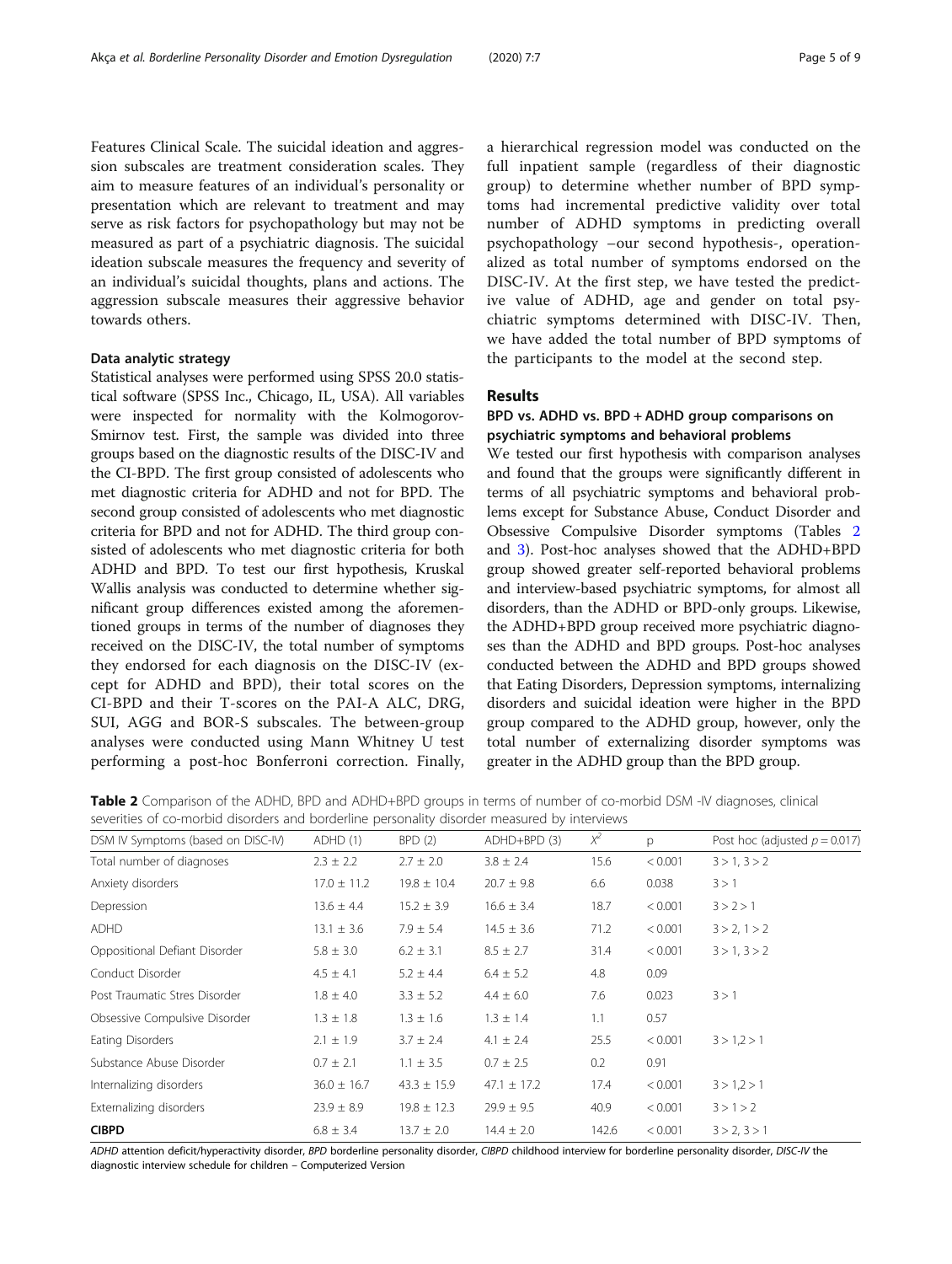| Behavioral Problems  | ADHD (1)        | BPD(2)          | ADHD+BPD (3)    | X <sup>2</sup> | D       | Post hoc (adjusted $p = 0.017$ ) |
|----------------------|-----------------|-----------------|-----------------|----------------|---------|----------------------------------|
| Alcohol problems     | $53.1 \pm 15.7$ | $53.8 \pm 18.0$ | $59.6 \pm 18.6$ | 7.5            | 0.023   | 3 > 2                            |
| Drug problems        | $60.0 \pm 19.8$ | $60.3 \pm 19.2$ | $68.4 \pm 21.5$ | 7.5            | 0.023   | 3 > 2, 3 > 1                     |
| Aggression           | $51.3 + 11.6$   | $54.4 + 11.6$   | $60.8 \pm 11.7$ | 18.4           | < 0.001 | 3 > 2,3 > 1                      |
| Suicidal ideation    | $66.3 + 18.9$   | $76.7 + 18.8$   | $80.0 \pm 16.3$ | 16.8           | < 0.001 | 3 > 1, 2 > 1                     |
| Borderline self harm | $60.9 + 13.1$   | $64.6 + 14.9$   | $74.1 + 12.3$   | 25.8           | < 0.001 | 3 > 2, 3 > 1                     |
|                      |                 |                 |                 |                |         |                                  |

<span id="page-5-0"></span>Table 3 Comparison of the ADHD, BPD and ADHD+BPD groups in terms of behavioral problems assessed with self-report measures  $(PA|A)$ 

ADHD attention deficit/hyperactivity disorder, BPD borderline personality disorder, PAI-A the personality assessment inventory for adolescents

## Incremental value of BPD in predicting general psychiatric severity over and above ADHD

Finally, to test our second hypothesis, we conducted a hierarchical regression analysis showing that gender and ADHD symptoms -at the first step- predicted total psychiatric severity measured by DISC-IV (symptom count) (R square =  $0.27$ ,  $p < 0.001$ ). When we added BPD symptoms -at the second step-, we found that adding BPD symptoms to the model resulted in statistically significant incremental validity over ADHD symptoms on total psychiatric symptoms (R square = 0.38, R square change =  $0.11$ ,  $p < 0.001$ ) (see Table 4).

## **Discussion**

Against the background of clinician concern over the distinction between BPD and ADHD, and its comorbidity in clinical settings, the goal of the current study was to evaluate differences between BPD, ADHD and BPD + ADHD in terms of co-morbid psychiatric disorders and a range of self-reported behavioral problems in inpatient adolescents. Consistent with findings from adult samples, results of the current study suggest that there is high co-morbidity between ADHD and BPD (i.e. 33 % of patients diagnosed with BPD received an additional ADHD diagnosis, and 45% of the patients with ADHD received an additional BPD diagnosis) and that patients who meet the diagnostic criteria of both

Table 4 Hierarchical regression analysis predicting total psychiatric symptoms as an index of general psychiatric severity

| poyer natric by mptoms as an mack or general psycriatric seventy |              |          |            |          |          |         |  |
|------------------------------------------------------------------|--------------|----------|------------|----------|----------|---------|--|
| Model                                                            |              | B        | Std. Error | Beta     | t        | р       |  |
| 1                                                                | (Constant)   | 50.269   | 12.798     |          | 3.928    | < 0.001 |  |
|                                                                  | <b>ADHD</b>  | 2.046    | 0.224      | 0.507    | 9.135    | < 0.001 |  |
|                                                                  | Gender       | $-6.729$ | 2.735      | $-0.138$ | $-2.460$ | 0.015   |  |
|                                                                  | Age          | $-0.360$ | 0.821      | $-0.025$ | $-0.439$ | 0.661   |  |
| $\mathcal{L}$                                                    | (Constant)   | 29.490   | 12.207     |          | 2.416    | 0.016   |  |
|                                                                  | <b>ADHD</b>  | 2.246    | 0.209      | 0.556    | 10.767   | < 0.001 |  |
|                                                                  | Gender       | $-0.961$ | 2.668      | $-0.020$ | $-0.360$ | 0.719   |  |
|                                                                  | Age          | $-0.743$ | 0.758      | $-0.051$ | $-0.980$ | 0.328   |  |
|                                                                  | <b>CIBPD</b> | 1.925    | 0.293      | 0.360    | 6.574    | < 0.001 |  |

ADHD attention deficit/hyperactivity disorder, CIBPD childhood interview for borderline personality disorder

disorders demonstrate greater symptoms of numerous interview-based psychiatric disorders ( $X^2$ :15.6,  $p < 0.001$ ) and self-reported behavioral problems. For example, alcohol ( $X^2$ :7.5,  $p = 0.02$ ) and drug problems ( $X^2$ :7.5, p = 0.02), aggression  $(X^2:18.4, p < 0.001)$ , suicidal ideation  $(X^2:16.8, p < 0.001)$  and self-harm scores  $(X^2:25.8, p <$ 0.001) were higher in the combined group than in the ADHD or BPD groups. Results of the hierarchical regression analysis furthermore suggested that, despite the overlap between BPD and ADHD, BPD symptoms have an incremental contribution to total psychiatric symptoms beyond ADHD symptoms, suggesting some unique features of each disorders in addition to overlap. Our sample showed that ADHD and BPD are highly associated with each other, as reported in several previous studies. However, very most studies conducted in adolescents on this topic reported lower rates of cooccurrence of ADHD and BPD, compared to our findings. Korsgaard et al. investigated personality disorders in adolescents and found that only 4 out of 21 ADHD patients (19%) also received a BPD diagnosis [[34\]](#page-8-0). Similarly, Speranza et al. reported that only 11% of subjects with BPD received an ADHD diagnosis as well in their clinical sample [[23\]](#page-8-0) compared to 33% in our sample. Numerous adult studies report higher rates similar to our findings [\[19](#page-8-0)]. The diverse rates reported among studies may be explained by the differences in the samples of the studies. We conducted our study in an inpatient psychiatric hospital, which admits adolescents with behavioral and emotional disorders that have not responded to prior treatment. Thus, it could be expected that many of the subjects in our sample would have multiple, severe psychiatric problems that could result in higher diagnostic co-occurrence rates. In addition to high rates of ADHD among subjects with BPD, we found that subjects with ADHD had very high rates of BPD diagnoses (45%) compared to previous reports (18%) [[35\]](#page-8-0). Similarly, this result should be interpreted keeping in mind that our sample was an inpatient group. ADHD is mostly treated in outpatient clinics and ADHD subjects rarely need to be hospitalized. Thus, our results are not representative of the non-severe cases of ADHD.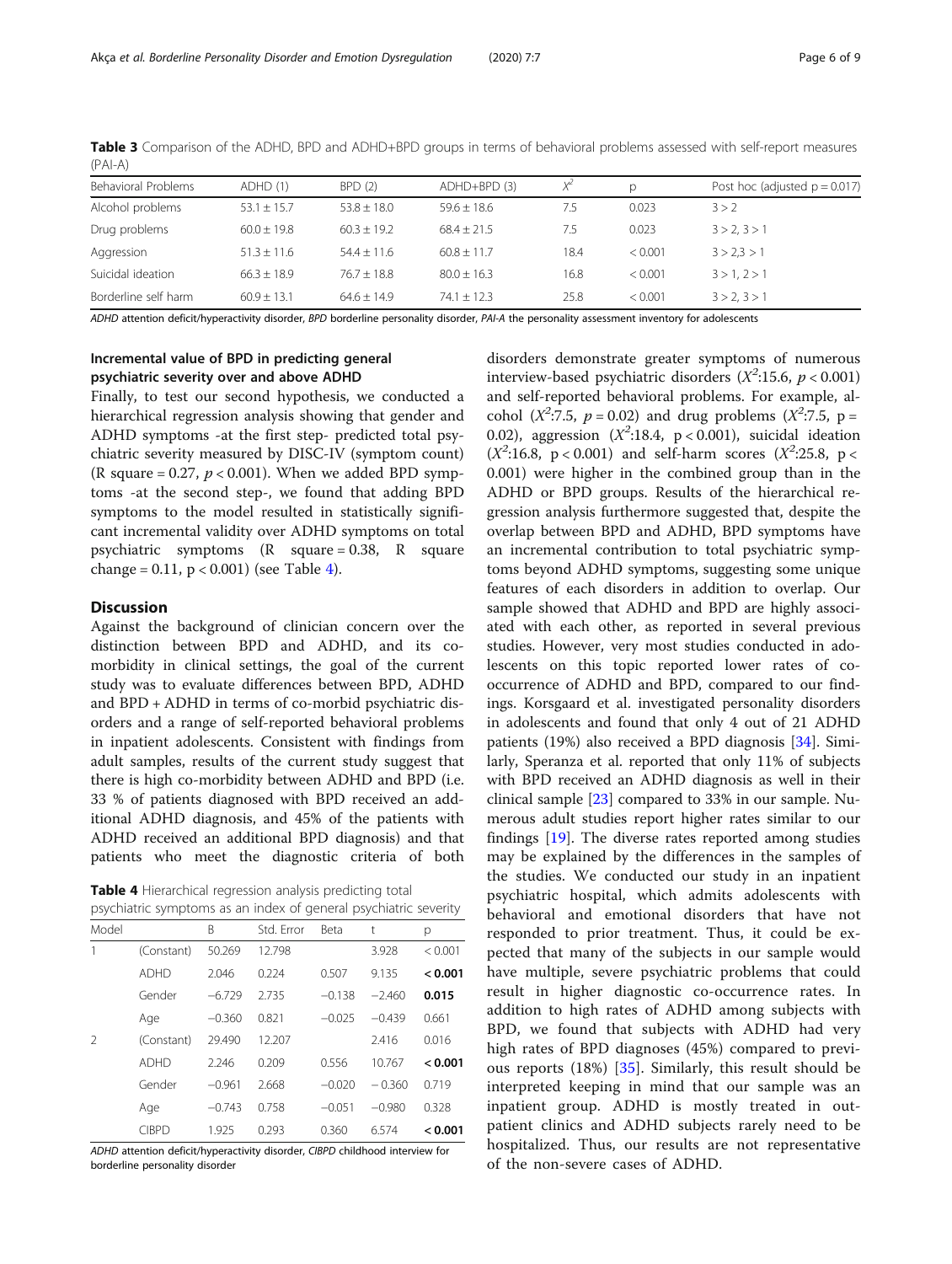It is well known that both ADHD and BPD are highly associated with other psychiatric disorders and behavioral problems [[36,](#page-8-0) [37\]](#page-8-0). However, our study revealed that the ADHD+BPD group demonstrated a greater number of psychiatric symptoms and behavioral problems compared to the ADHD or BPD groups. This finding is in line with findings obtained from adult studies. For example, O'Malley et al. reported that the subjects with both ADHD and BPD demonstrated higher levels of clinical syndromes of anxiety, somatoform, dysthymia, drug dependence, PTSD and major depression compared to subjects with only ADHD [\[22](#page-8-0)]. Likewise, subjects with both ADHD and BPD have been shown to have higher substance abuse/dependency rates compared to ADHD or BPD subjects, however, they did not differ in terms of other traditional axis 1 diagnoses [[24\]](#page-8-0). Another study reported higher rates of substance use disorder in subjects with ADHD and BPD compared to those with only BPD [[19\]](#page-8-0). Since studies of adolescents on this topic are very limited, we have restricted background of information that is based on one study which reported that ADHD+BPD patients show higher rates of disruptive behaviors than only-BPD patients. However, no group differences were reported in terms of other clinical variables (i.e. mood, anxiety, eating and substance related disorders) [\[23\]](#page-8-0).

Our sample revealed no difference among groups in terms of substance abuse symptoms evaluated by the DISC-IV interview. However, group comparisons of the alcohol and drug subscales of PAI which evaluates the severity of alcohol and drug use with self-report scales revealed significant differences among groups, indicating that frequency of substance use differs among groups rather than addictive use. Group comparisons further revealed that the ADHD+BPD group had higher self-harm scores than both BPD and ADHD subjects. Additionally, the ADHD+BPD group had higher suicidal ideation scores than ADHD group, however, the suicidal ideation scores of ADHD+BPD and BPD groups was not different. Self-harm behavior and suicide are among the characteristic features of BPD, and is also observed in ADHD patients [\[1](#page-7-0), [11](#page-7-0), [26](#page-8-0)]. However, the contribution of ADHD symptoms to BPD in terms of self-harm and suicide in adolescents is not known. One study compared adults with ADHD, adults with BPD and adults without ADHD or BPD and found that BPD subjects have higher selfharm rates than those with ADHD [\[38](#page-8-0)]. Similarly, a few studies have compared ADHD+BPD subjects with BPD subjects in terms of suicidal behavior and they report no significant differences among groups [[19,](#page-8-0) [24](#page-8-0)]. Despite insufficient data on this topic, the current adult literature on this issue is compatible with our findings that ADHD symptoms might contribute to the presence of selfharm, but not to suicidal thoughts.

The relationships between aggression and ADHD and aggression and BPD are well documented [\[39,](#page-8-0) [40](#page-8-0)]. However, like the other constructs we have studied, it is not well known whether ADHD symptoms contribute to aggression severity in BPD. Two adult studies have been conducted on this topic and found that ADHD+BPD subjects demonstrate higher aggression levels than subjects with BPD or ADHD  $[24]$  $[24]$  and ADHD+BPD subjects have lower anger control compared to ADHD subjects [[41\]](#page-8-0). In addition, several studies report that ADHD+BPD patients have higher impulsivity levels - a construct related to aggression - [\[42](#page-8-0)] than BPD or ADHD patients [[19,](#page-8-0) [23](#page-8-0), [43](#page-8-0), [44\]](#page-8-0). This adult literature is also in line with our findings that both ADHD and BPD are significantly related to aggression and that subjects who have the two disorders together have higher aggression levels.

We also compared BPD and ADHD symptom severities among the groups and found that BPD symptoms are higher in the ADHD+BPD group compared to the BPD group. This finding supports the findings of previous studies conducted in adolescents demonstrating that subjects with BPD and ADHD have higher scores on several subscales of a diagnostic interview (i.e. cognition and impulsivity subscales of Revised Diagnostic Interview for Borderline) compared to BPD only subjects [[23\]](#page-8-0). However, although the number of ADHD symptoms was higher in the combined group than the ADHD group, this difference was not statistically significant indicating that having BPD does not increase the severity of ADHD. O'Malley et al. reported that an ADHD+BPD group had higher ADHD symptoms than only ADHD subjects, contrary to our findings [[22](#page-8-0)]. This difference in findings may be attributed to the study samples. O'Malley et al. conducted their study on an outpatient group and it is possible that is was composed of subjects with mild and uncomplicated psychiatric symptoms compared to our inpatient sample.

These comparison analyses demonstrated that the patients in the ADHD+BPD group had higher levels of psychiatric symptoms, behavioral problems and aggression than the subjects with BPD only. Therefore, our findings support the previous adult studies claiming that a combination of BPD and ADHD is a more complicated clinical presentation which could contribute to difficulties in the treatment process and conclude in worse outcomes, and may be a different sub group of BPD [[19](#page-8-0)].

Our finding that BPD symptoms demonstrated an incremental contribution to the prediction of total psychiatric symptomatology suggests that BPD symptoms are related to several psychiatric symptoms regardless of ADHD symptoms supporting the hypotheses that, although they might share several similar developmental pathways and clinical presentations, ADHD and BPD may contribute unique features in the outcomes of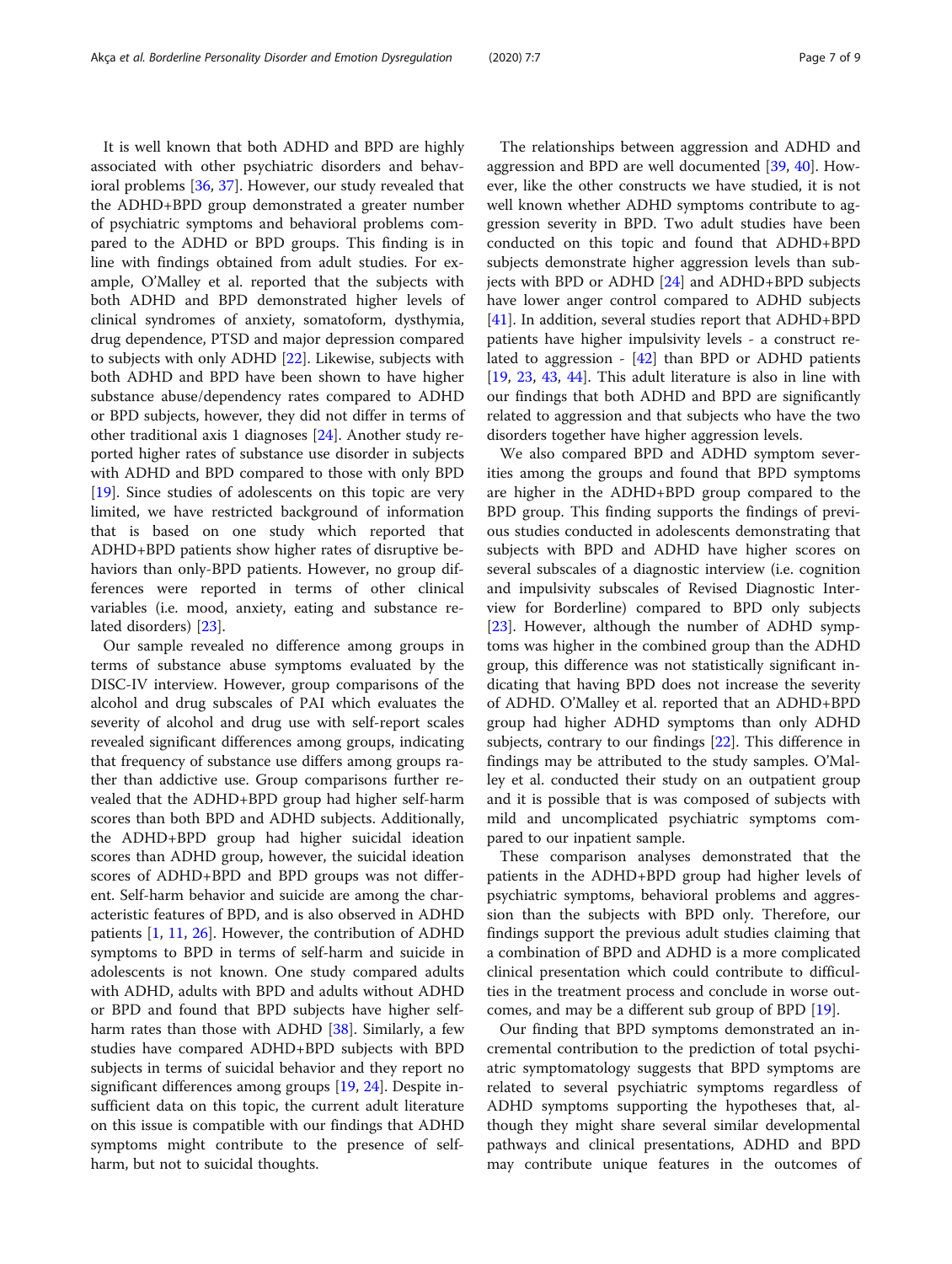<span id="page-7-0"></span>patients' lives [14, [45\]](#page-8-0). It is important, however, that the overlap between these disorders are better understood and that shared endophenotypes also in youth be investigated.

The findings of this study should be considered in light of several limitations. We conducted our study in a psychiatric inpatient sample. However, as we have mentioned before, many patients with ADHD and BPD do not need to be treated by hospitalization unless their clinical appearance is complicated and severe. Also, although adolescents were evaluated at admission we did not consider their previous treatments including previously prescribed medications. Furthermore, although most of our data were obtained via semi-structured interviews, some was obtained via self-report (i.e. PAI-A), although we consider the multiple method approach in our study a strength. Also, our study did not include a healthy control group to compare the variables among the clinical and healthy groups. Finally, given a general move towards dimensional assessment of latent constructs in psychiatry and clinical psychology, our person-centered approach may be viewed as out of step with current trends. However, we aimed to provide information that can readily used by clinicians when they assess for ADHD and BPD using traditional psychiatric nosology which is still very much in place in clinical settings.

## Conclusion

The findings of this study demonstrated that ADHD and BPD have different psychiatric symptomatology. In addition, subjects who meet criteria for both the BPD and ADHD diagnoses may have more severe psychiatric and behavioral problems compared to individuals with only ADHD or BPD. We believe that these findings could help clinicians to better understand adolescents with ADHD and BPD in the diagnosis and treatment processes.

#### Abbreviations

BPD: Borderline personality disorder; ADHD: Attention-deficit/hyperactivity disorder; DISC-IV: Diagnostic interview schedule for children – computerized version; PAI-A: Personality assessment inventory for adolescents; ALC: Alcohol problems; DRG: Drug problems; SUI: Suicidal ideation; AGG: Aggression; BOR-S: Borderline-self-harm; CIBPD: Childhood interview for DSM-IV borderline personality disorder; DSM-IV: Diagnostic and statistical manual of mental disorders, fourth edition

#### Acknowledgements

We would like to thank the patients and families who participated in this research.

#### Authors' contributions

OFA and CS developed the study scope and design. OFA and KW analyzed the data. OFA, KW and CS drafted the manuscript. All authors provided substantive feedback and revisions to the manuscript. The final version of this paper has been approved by all authors.

#### Funding

Dr. Akca' work was supported by the Scientific and Technological Research Council of Turkey (TUBITAK) under grant 1059B191700955. Dr. Sharp's research was supported by the McNair Family Foundation.

#### Availability of data and materials

The datasets of the current study are available from Dr. Sharp on reasonable request.

#### Ethics approval and consent to participate

All procedures in the current study were approved by the appropriate human subjects review committee (University of Houston Committee for the Protection of Human Subjects, protocol number: 09348–02). Informed consent was obtained from all individual participants included in the study.

#### Consent for publication

Not applicable.

#### Competing interests

The authors declare that they have no competing interests.

#### Author details

<sup>1</sup>Meram School of Medicine, Department of Child and Adolescent Psychiatry Necmettin Erbakan University, 42080 Konya, Turkey. <sup>2</sup>Department of Psychology, University of Houston, Houston, TX, USA.

#### Received: 15 January 2020 Accepted: 24 March 2020 Published online: 15 April 2020

#### References

- 1. American Psychiatric Association. Diagnostic and Statistical Manual of Mental Disorders, Fifth Edition. Arlington: American Psychiatric Association; 2013.
- 2. Gunderson JG, Stout RL, McGlashan TH, Shea MT, Morey LC, Grilo CM, et al. Ten-year course of borderline personality disorder: psychopathology and function from the collaborative longitudinal personality disorders study. Arch Gen Psychiatry. 2011;68(8):827–37.
- 3. Winograd G, Cohen P, Chen H. Adolescent borderline symptoms in the community: prognosis for functioning over 20 years. J Child Psychol Psychiatry. 2008;49(9):933–41.
- 4. Crick NR, Murray-Close D, Woods K. Borderline personality features in childhood: a short-term longitudinal study. Dev Psychopathol. 2005;17(4): 1051–70.
- 5. Belsky DW, Caspi A, Arseneault L, Bleidorn W, Fonagy P, Goodman M, et al. Etiological features of borderline personality related characteristics in a birth cohort of 12-year-old children. Dev Psychopathol. 2012;24(1):251–65.
- 6. Bernstein DP, Cohen P, Velez CN, Schwab-Stone M, Siever LJ, Shinsato L. Prevalence and stability of the DSM-III-R personality disorders in a communitybased survey of adolescents. Am J Psychiatry. 1993;150(8):1237–43.
- 7. Chanen A, Sharp C, Hoffman P. Global Alliance for prevention and early intervention for borderline personality disorder. Prevention and early intervention for borderline personality disorder: a novel public health priority. World Psychiatry. 2017;16(2):215–6.
- 8. Sharp C, Fonagy P. Practitioner review: borderline personality disorder in adolescence--recent conceptualization, intervention, and implications for clinical practice. J Child Psychol Psychiatry. 2015;56(12):1266–88.
- 9. Storebo OJ, Simonsen E. Is ADHD an early stage in the development of borderline personality disorder? Nord J Psychiatry. 2014;68(5):289–95.
- 10. Dowson JH, McLean A, Bazanis E, Toone B, Young S, Robbins TW, et al. The specificity of clinical characteristics in adults with attention-deficit/ hyperactivity disorder: a comparison with patients with borderline personality disorder. Eur Psychiatry. 2004;19(2):72–8.
- 11. Kaess M, Brunner R, Chanen A. Borderline personality disorder in adolescence. Pediatrics. 2014;134(4):782–93.
- 12. Barkley RA. Attention-deficit hyperactivity disorder: A handbook for diagnosis and treatment (3rd ed). New York: Guilford; 2006.
- 13. Matthies S, Philipsen A. Comorbidity of personality disorders and adult attention deficit hyperactivity disorder (ADHD)—review of recent findings. Curr Psychiatry Rep. 2016;18(4):1–7.
- 14. Matthies S, Philipsen A. Common ground in attention deficit hyperactivity disorder (ADHD) and borderline personality disorder (BPD)–review of recent findings. Borderline Personal Disord Emot Dysregulation. 2014;1(1):3.
- 15. Storebø OJ, Simonsen E. The association between ADHD and antisocial personality disorder (ASPD): a review. J Atten Disord. 2016;20(10):815–24.
- 16. Miller CJ, Flory JD, Miller SR, Harty SC, Newcorn JH, Halperin JM. Childhood attention-deficit/hyperactivity disorder and the emergence of personality